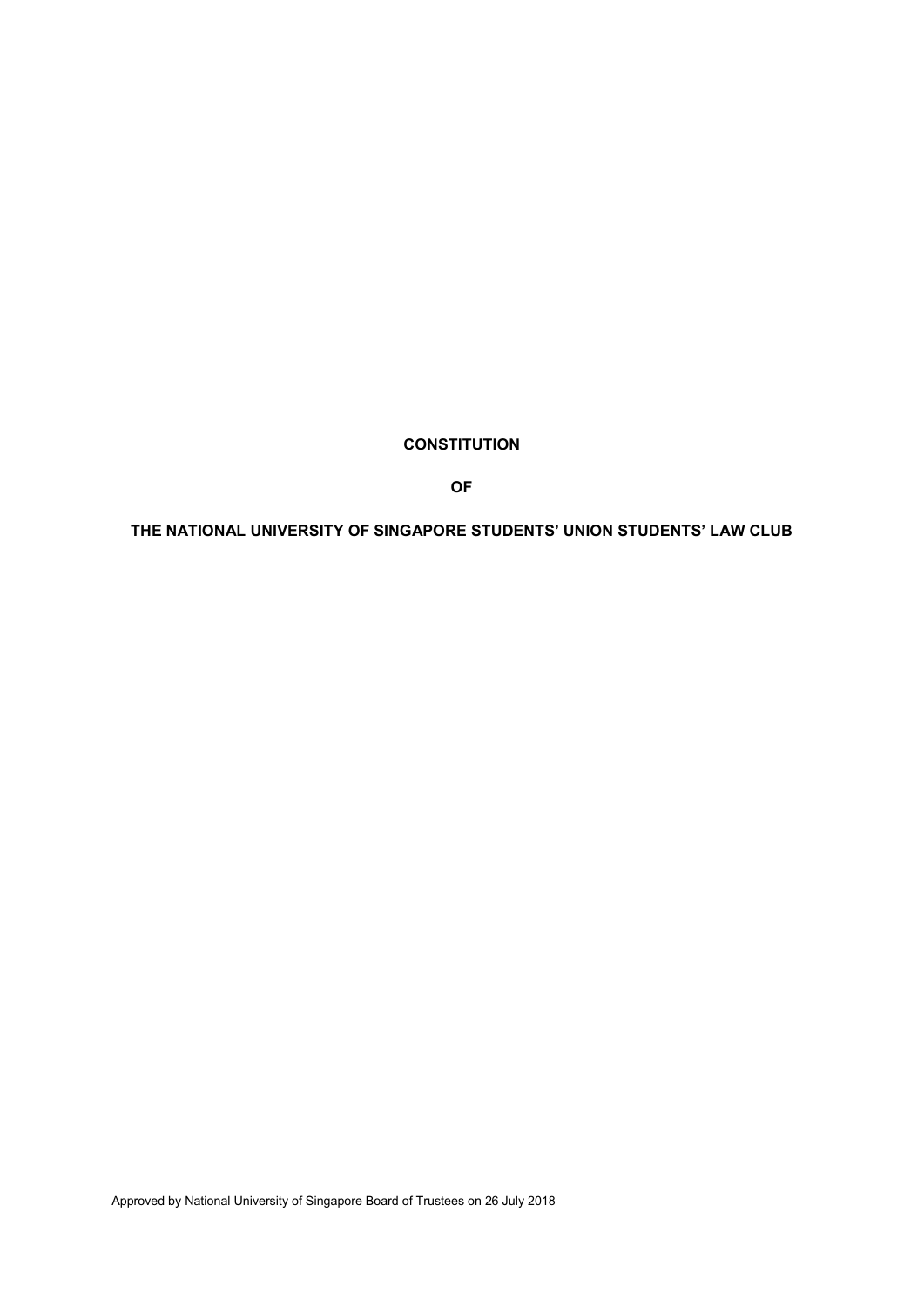# **CONSTITUTION OF**

# **THE NATIONAL UNIVERSITY OF SINGAPORE STUDENTS' UNION STUDENTS' LAW CLUB**

# **DEFINITIONS**

1. In this Constitution (if not inconsistent with the subject or context), the words and expressions set out in the first column below shall bear the meanings set opposite to them respectively.

| "Academic Year"                                      | The academic year as prescribed by the University.                                                                                                              |
|------------------------------------------------------|-----------------------------------------------------------------------------------------------------------------------------------------------------------------|
| "Adjudication<br>Committee"                          | The Adjudication Committee of the Union.                                                                                                                        |
| "Annual General<br>Meeting"                          | The annual general meeting of the Club.                                                                                                                         |
| "Associate<br>Bodies"                                | The entities referred to under Article 2.7 of the Constitution of the Union,<br>and "Associate Body" shall refer to any of such entities.                       |
| "Board of<br>Trustees"                               | The Board of Trustees of the University.                                                                                                                        |
| "Club"                                               | The National University of Singapore Students' Union Students' Law Club.                                                                                        |
| "Club Rule"                                          | Any written law or regulations passed by the Management Committee and<br>which is in operation in the Club, and "Club Rules" shall be construed<br>accordingly. |
| "Constitution of<br>the Union"                       | The constitution of the Union.                                                                                                                                  |
| "Constitution of<br>the University"                  | The Constitution of the National University of Singapore registered under<br>the Companies Act (Cap. 50) as may be revised from time to time.                   |
| "Council of the<br>Union"                            | The Union Council as constituted by paragraph 9 of Regulation 9 and which<br>is governed by the Constitution of the Union.                                      |
| "Council<br>Representatives"                         | The Council Representatives referred to in Article 3.5(1) of the Constitution<br>of the Union.                                                                  |
| "Elections<br>Regulations"                           | The Executive Committee Elections Regulations and the Management<br><b>Committee Elections Regulations.</b>                                                     |
| "Executive<br>Committee"                             | The Executive Committee of the Union referred to in Article 4.1 of the<br>Constitution of the Union.                                                            |
| "Executive<br>Committee<br>Elections<br>Regulations" | The Executive Committee Elections Regulations prescribed by the Union.                                                                                          |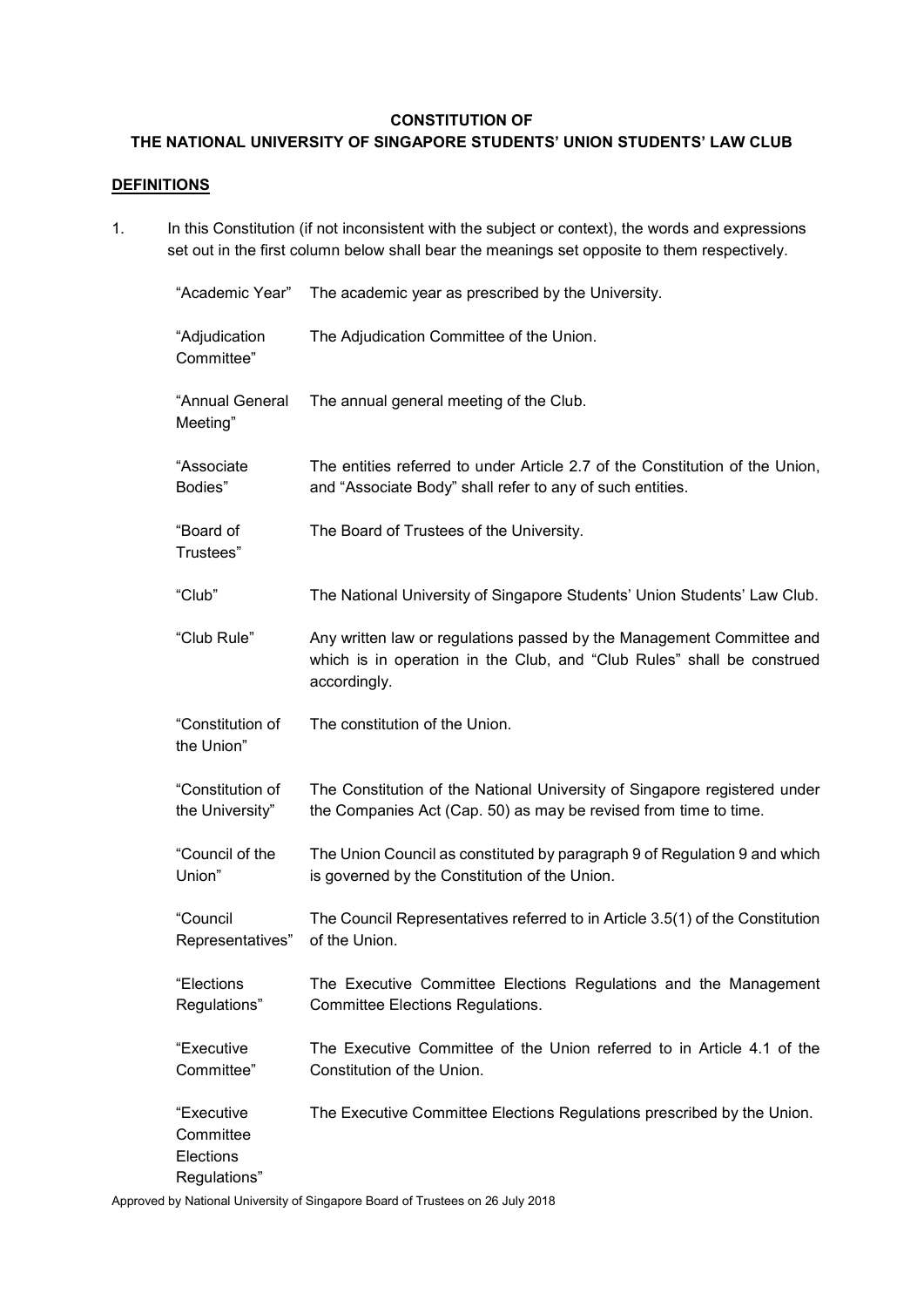| "Faculty" | The Faculty of Law of the University. |
|-----------|---------------------------------------|
|-----------|---------------------------------------|

- "General Meeting" A general meeting of the Club, and "General Meetings" shall be construed accordingly.
- "Governing Law" The Constitution of the University, the Statutes, the Regulations, policies or procedures established by the Board of Trustees or where applicable the President of the University or the Senate of the University, the Constitution of the Union and Union Rules.
- "in writing" Written or produced by any substitute for writing or partly one and partly another and shall include (except where otherwise expressly specified in this Constitution or the context otherwise requires, and subject to any limitations, conditions or restrictions contained in the Governing Law) any representation or reproduction of words, symbols or other information which may be displayed in a visible form, whether in a physical document or in an electronic communication or form or otherwise howsoever.
- "Management Committee" The Management Committee of the Club described in paragraph 6 of Regulation 9.
- "Management **Committee Elections** The Management Committee Elections Regulations prescribed by the Union.
- "Management **Committee** A member of the Management Committee.
- Member"

Regulations"

- "Member" A member of this Club.
- "Office of The Office of Financial Services of the University.
- Financial Services"
- "Regulation 9" Regulation 9 of the University.
- "Statutes" The statutes of the University made or revised by the Board of Trustees from time to time.
- "this This Constitution as from time to time altered.
- Constitution"
- "Union" The National University of Singapore Students' Union.
- "Union Rules" Any written law or regulations passed by the Council of the Union or pursuant to a referendum carried out among all Union members.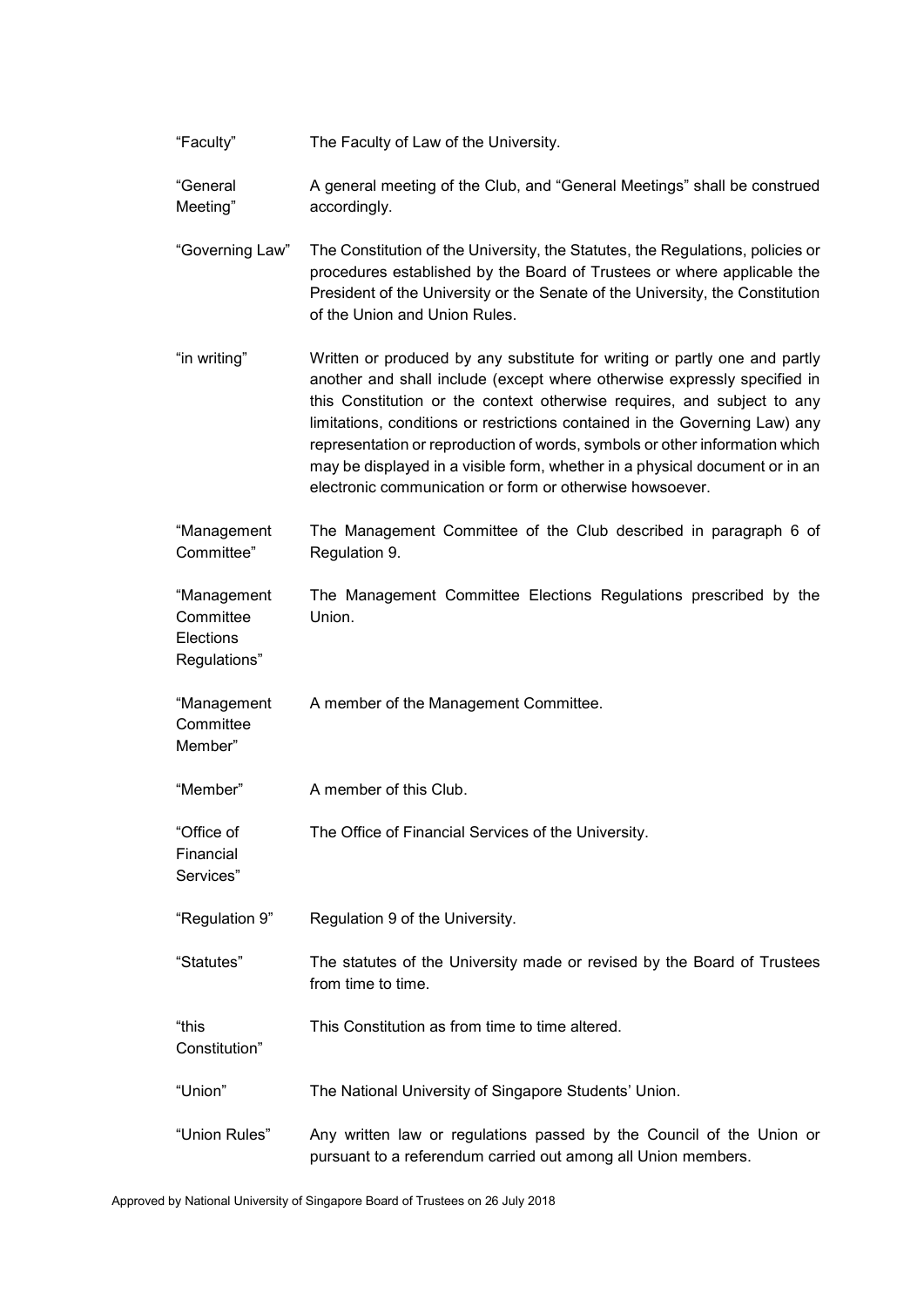"University" National University of Singapore, Company Registration Number 200604346E.

Unless otherwise defined, all capitalised terms shall bear the definitions given to them under the Constitution of the Union.

# **NAME**

2. This Club shall be known as the "National University of Singapore Students' Union Students' Law Club", hereinafter referred to as the "Club".

### **PLACE OF BUSINESS**

3. The place of business of the Club shall be at Faculty of Law, National University of Singapore, Eu Tong Sen Building, 469G Bukit Timah Road, Singapore 259776, or such other address as may be prescribed by the Dean of Faculty.

# **FUNCTIONS**

- 4. The functions of the Club are:
	- (a) to promote and safeguard the interests of the Members;
	- (b) to uphold and respect the dignity and equality of every Member; and
	- (c) to promote the welfare of the Members.

### **PARAMOUNT CLAUSE**

5. In the event of any provision of this Constitution being inconsistent with any provision of the Governing Law, that provision of the Governing Law shall prevail and that provision of this Constitution shall to the extent of the inconsistency be void.

### **MEMBERSHIP**

- 6. All registered full-time undergraduate students registered under the Faculty shall be Members.
- 7. Members shall abide by this Constitution and the Governing Law, and shall not act in any way inconsistent with the functions of the Club.
- 8. Members shall have the right to:
	- (a) stand for election, nominate or second a candidate for election, and vote in elections of the Management Committee and elections of the Executive Committee;
	- (b) be co-opted;
	- (c) attend, speak and vote at General Meetings; and
	- (d) participate in activities of the Club.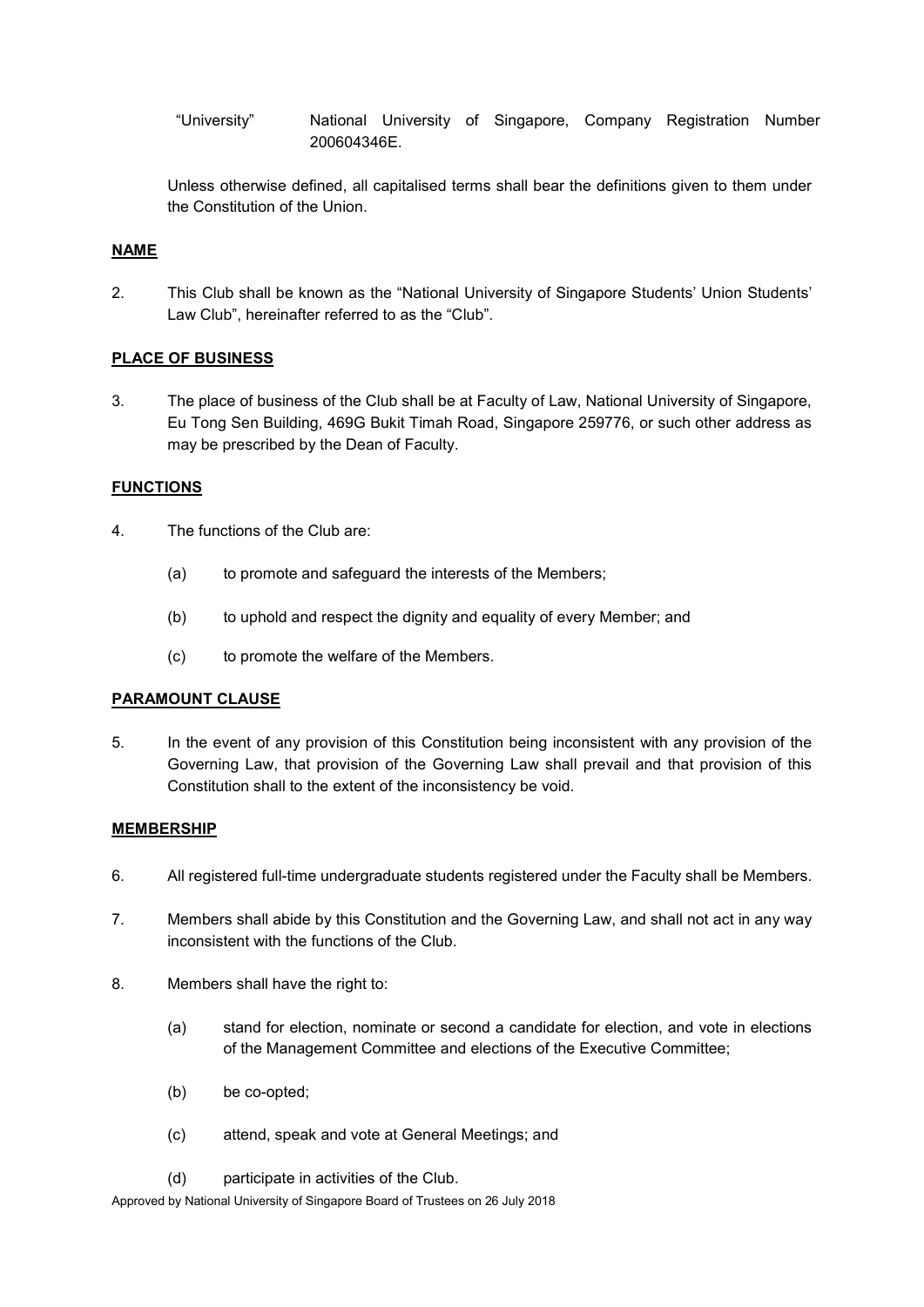### **ADMINISTRATION**

9. The administration of the Club shall be vested in the Management Committee, which shall be elected in accordance with the provisions of the Management Committee Elections Regulations and this Constitution.

# **MANAGEMENT COMMITTEE**

- 10. Subject to the Management Committee Elections Regulations, the Management Committee Members shall be elected annually by Members not later than the eighth week of Semester 1 of the Academic Year, and shall hold office from that year's Annual General Meeting until the next Annual General Meeting.
- 11. Subject to the Management Committee Elections Regulations, the Management Committee shall consist of at least the following members:
	- (a) President of the Club;
	- (b) Vice-President of the Club;
	- (c) General Secretary of the Club; and
	- (d) Finance Secretary of the Club.
- 12. The office bearers of the Management Committee shall be elected in accordance with the Management Committee Elections Regulations, and shall hold office from the date of the Annual General Meeting until the close of the next Annual General Meeting. The names and respective offices of the office bearers of the Management Committee shall be submitted to the Dean of Students, Office of Student Affairs, within seven days of their election.
- 13. If a Management Committee Member ceases to be a Member before the term of his office expires, he shall cease to be a Management Committee Member. Subject to the Management Committee Elections Regulations, if a Management Committee Member ceases to be a Member before the term of his office expires by reason only of his having completed his undergraduate course of study, he shall cease to be a Management Committee Member unless the President of the University deems him eligible to continue his membership of the Club.
- 14. Subject to the Management Committee Elections Regulations, all Management Committee office bearers shall be eligible for re-election, provided that the Finance Secretary of the Club shall not hold the same post for two (2) consecutive terms.
- 15. The functions of the Management Committee shall include the following:
	- (a) to manage and supervise the affairs of the Club;
	- (b) to be responsible for the formation of policies and organisation of activities which are consistent with the objects of the Club;
	- (c) to take charge of the properties of the Club;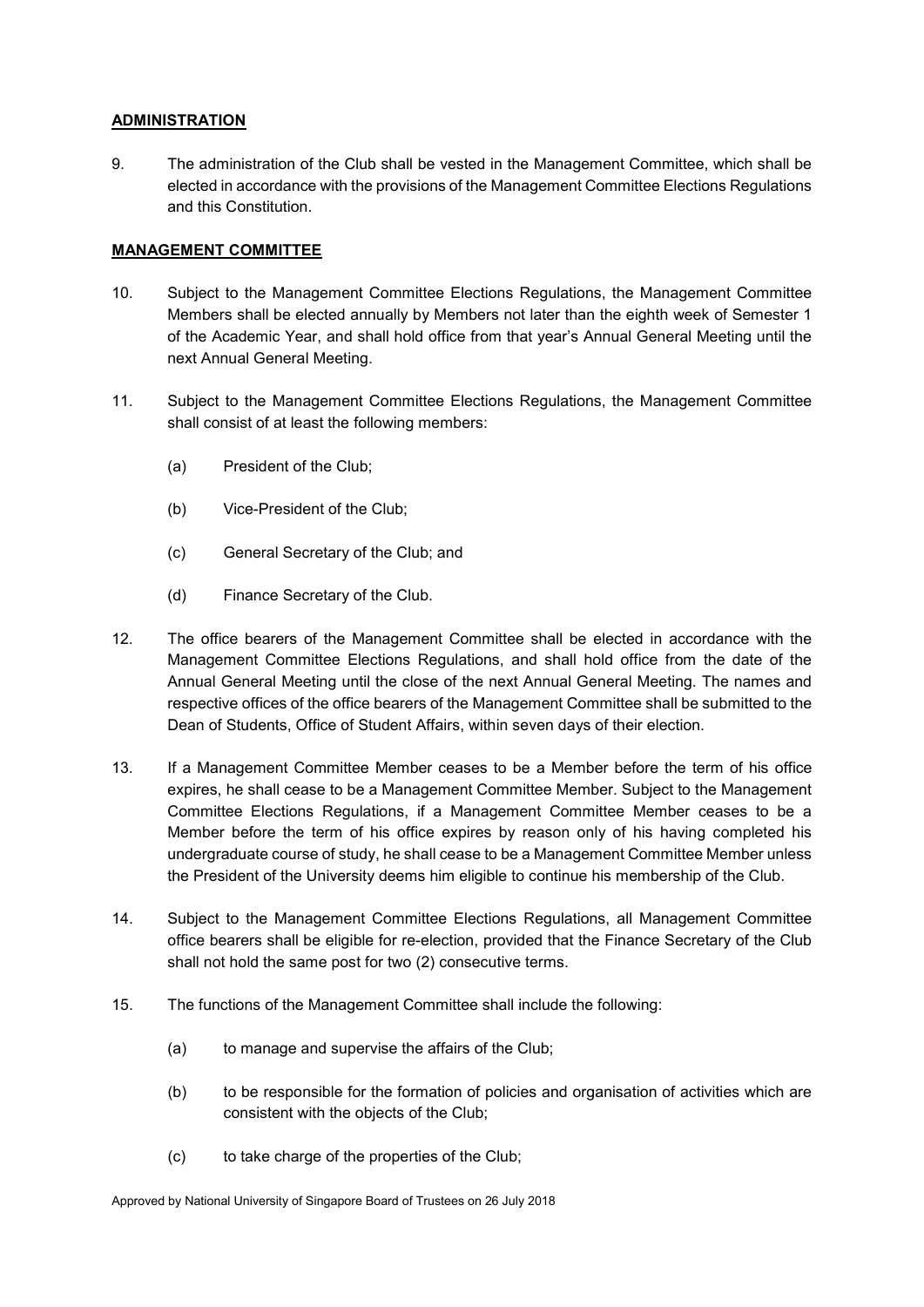- (d) to be responsible for the proper financial management of the Club's finances; and
- (e) publish to Members an annual report on the Club's activities, which shall also include the annual accounts of the Club.
- 16. The Management Committee shall have the power to, *inter alia*:
	- (a) elect representatives from among the Management Committee Members to the Council of the Union as Council Representatives in accordance with the Constitution of the Union, whereby:
		- (i) the Management Committee Members to be elected as such representatives shall be those Management Committee Members who receive the highest number of votes at an election held for such purpose at a Management Committee meeting; and
		- (ii) the ratio of such representatives in relation to the size of the Management Committee shall be 1:5 or part thereof, subject to a maximum of four representatives;
	- (b) notwithstanding any provision of this Constitution but subject to the Governing Law, establish any Club Rule as it may deem necessary or desirable in the interests of the Club or for the effective management of the Club, provided that any Club Rule so established which is contrary to any provision of the Governing Law or this Constitution shall to the extent of the inconsistency be void;
	- (c) consider the provisional annual budget prepared by the Finance Secretary of the Club for each financial period lasting from 1 October to 30 September of the following year prior to its submission to the Dean of Faculty;
	- (d) appoint standing committees for the proper administration of the Club;
	- (e) accept the resignation of any Council Representative and to fill, by appointment from among the Management Committee Members, the vacancy thus arising;
	- (f) accept the resignation of any member of the Management Committee and to
		- (i) fill, either by way of co-opting Members or by conducting by-elections in accordance with the Management Committee Elections Regulations, the vacancy thus arising, provided that such co-opted Members shall not be entitled to vote at Management Committee meetings. Notwithstanding such power to co-opt, the President of the Club shall always be an elected Management Committee Member; or
		- (ii) re-distribute the responsibilities of the member of the Management Committee who resigned amongst the remaining members of the Management Committee, provided that the powers under clause 16(f)(ii) shall not apply or be exercised in situations where (1) the remaining number of Members would drop below the minimum required under clause 11 above; and/or (2) the member of the Management Committee who resigned is a member set out under clause 11 above;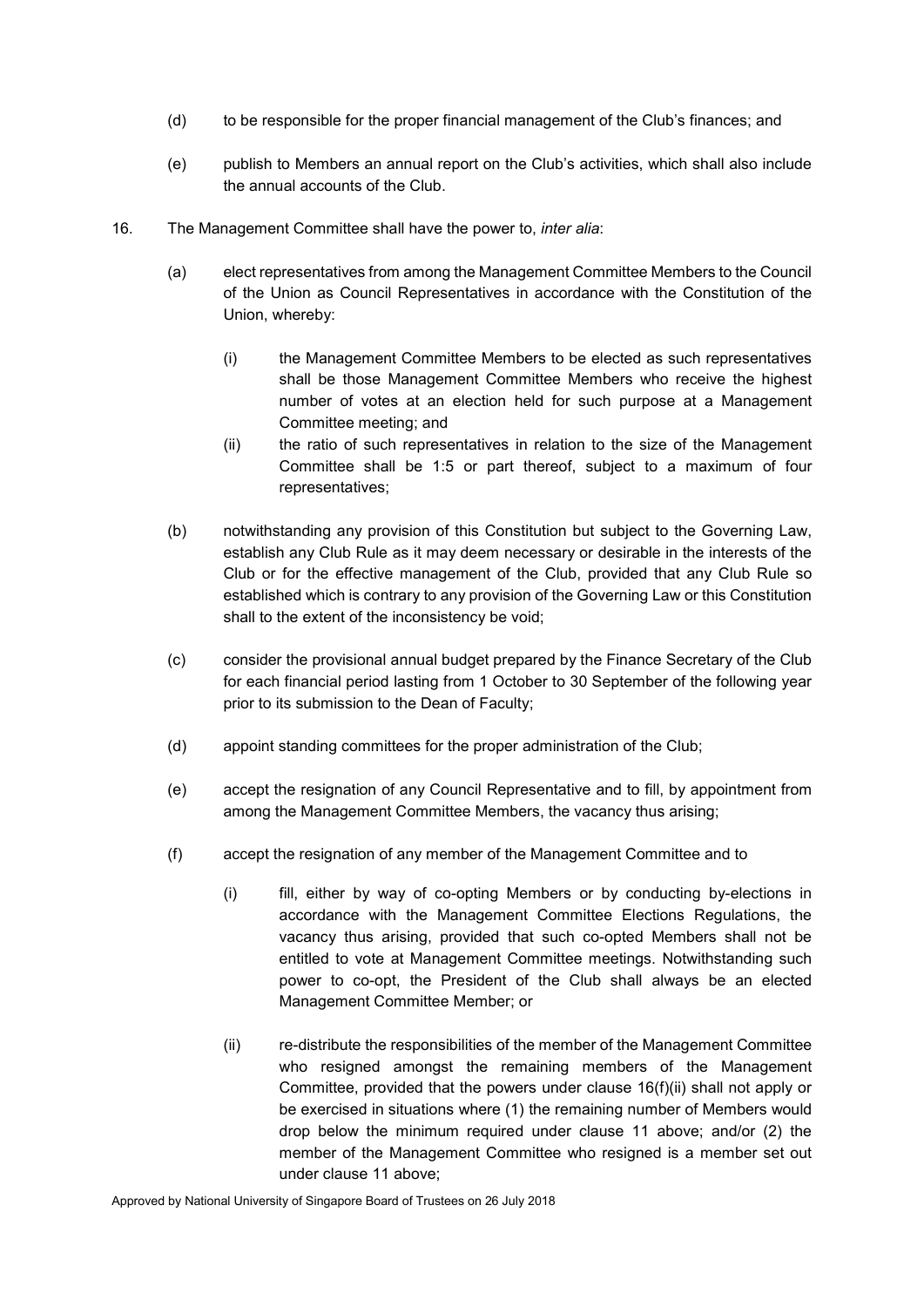- (g) take disciplinary action against Members who violate this Constitution or any Club Rule established by the Management Committee, or who act in any manner prejudicial to the Club;
- (h) authorise publications or release official statements on behalf of the Club, such publications and statements to be consistent with the functions of the Club. No official statement may be made except by the President or General Secretary of the Club and only with the approval of the Management Committee. All publications and official statements shall be in the name of the Club and not the Union, notwithstanding that the Club is a constituent body of the Union;
- (i) give a decision upon any matter consistent with the objects of the Club but not provided for in this Constitution;
- (j) convene General Meetings;
- (k) co-opt Members for the proper administration of the Club, which can take one of the following forms:
	- (i) if the number of elected Management Committee Members is fewer than the required number to satisfy the requirements under paragraph 8 of Regulation 9, the Management Committee may co-opt further Members to satisfy the requirements under paragraph 8 of Regulation 9, provided that any such coopted Member shall not be entitled to vote at Management Committee meetings and shall hold office until the next Annual General Meeting following his co-option; or
	- (ii) the Management Committee may co-opt additional Members who shall hold office until the next Annual General Meeting following their co-option and shall not be entitled to vote at Management Committee meetings, provided that the limit on the size of the Management Committee under paragraph 8 of Regulation 9 is complied with; and
- (l) establish subsidiary clubs.
- 17. Management Committee meetings shall be either Ordinary or Extraordinary:
	- (a) Ordinary meetings shall be held at least twice a term, for which at least seven days' notice shall be given to all Management Committee Members by the General Secretary of the Club. A Management Committee Member shall give three days' notice to the General Secretary of the Club of any proposed amendment to the agenda of an Ordinary meeting. The date and time of an Ordinary meeting shall be determined by the President of the Club, provided that the first Ordinary meeting shall be held not later than the tenth week of the first term.
	- (b) Extraordinary meetings shall be held whenever matters requiring urgent attention arise, or when the General Secretary of the Club receives a written request signed by three Management Committee Members for an Extraordinary meeting to be convened, in which case an Extraordinary meeting shall be convened by the General Secretary of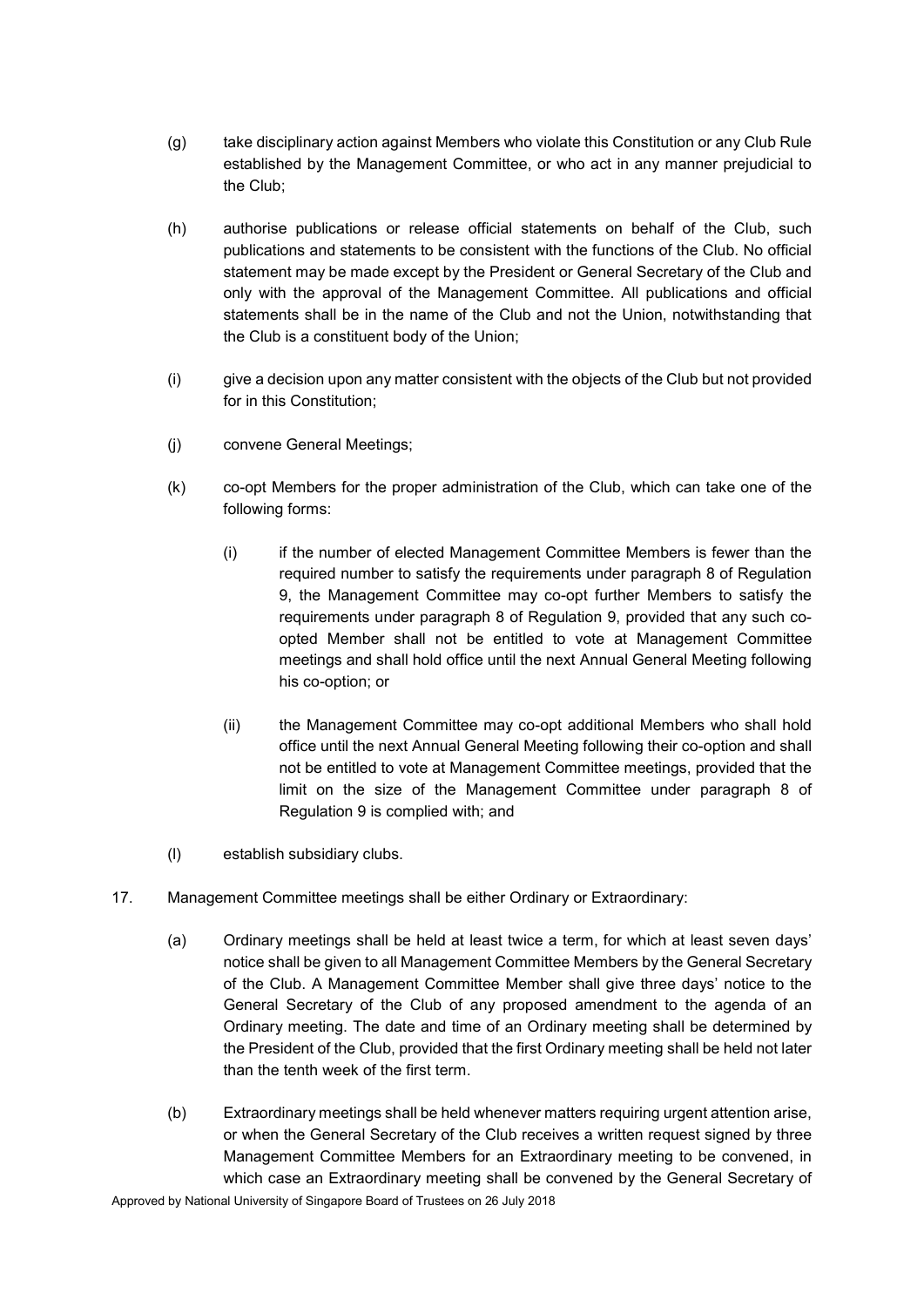the Club within five days of the receipt of such written request, provided that if the urgency of the matter requires shorter notice, it may be convened within three days but not less than 24 hours after the receipt of the written request. Only the matter for which the Extraordinary meeting is called shall be on the agenda.

18. At least half of all the Management Committee Members who are entitled to vote at Management Committee meetings shall constitute a quorum of a Management Committee meeting.

# **DUTIES AND POWER OF OFFICE BEARERS**

- 19. Every holder of the office of President, Vice-President, General Secretary, or Finance Secretary of the Club shall have a duty to avoid a conflict of interest with his duties as holder of such office. Every holder of such office who is in any way, whether directly or indirectly, interested in a transaction or proposed transaction with the Club shall, as soon as practicable after the relevant facts have come to his knowledge:
	- (a) declare the nature of his interest at a Management Committee meeting or send a written notice to the Management Committee containing details on the nature, character and extent of his interest in the transaction or proposed transaction with the Club; and
	- (b) recuse himself from the deliberations on, and abstain from voting on, any matter in which he may have an interest.

Where a holder of any of the foregoing offices concurrently holds a similar office in a similar organisation which has objects similar to that of the Club, the holding of such similar office shall be deemed to be an instance of a conflict of interest.

- 20. The President of the Club shall:
	- (a) be the chairperson at all Management Committee meetings;
	- (b) have the right to call General Meetings and Management Committee meetings; and
	- (c) have a casting vote at Management Committee meetings and in the absence of the President of the Club, a Management Committee Member, who shall not be a co-opted Member, chosen to be chairman of the Management Committee meeting shall have a casting vote at the Management Committee meeting, provided that such Management Committee Member shall not be the General Secretary of the Club.
- 21. The Vice-President of the Club shall:
	- (a) have all duties, powers and responsibilities of the President of the Club devoted upon him or her in the absence of the President of the Club;
	- (b) succeed the President of the Club for the remainder of the term of office of the President of the Club in the event of such position falling vacant or until such time a new President of the Club is elected; and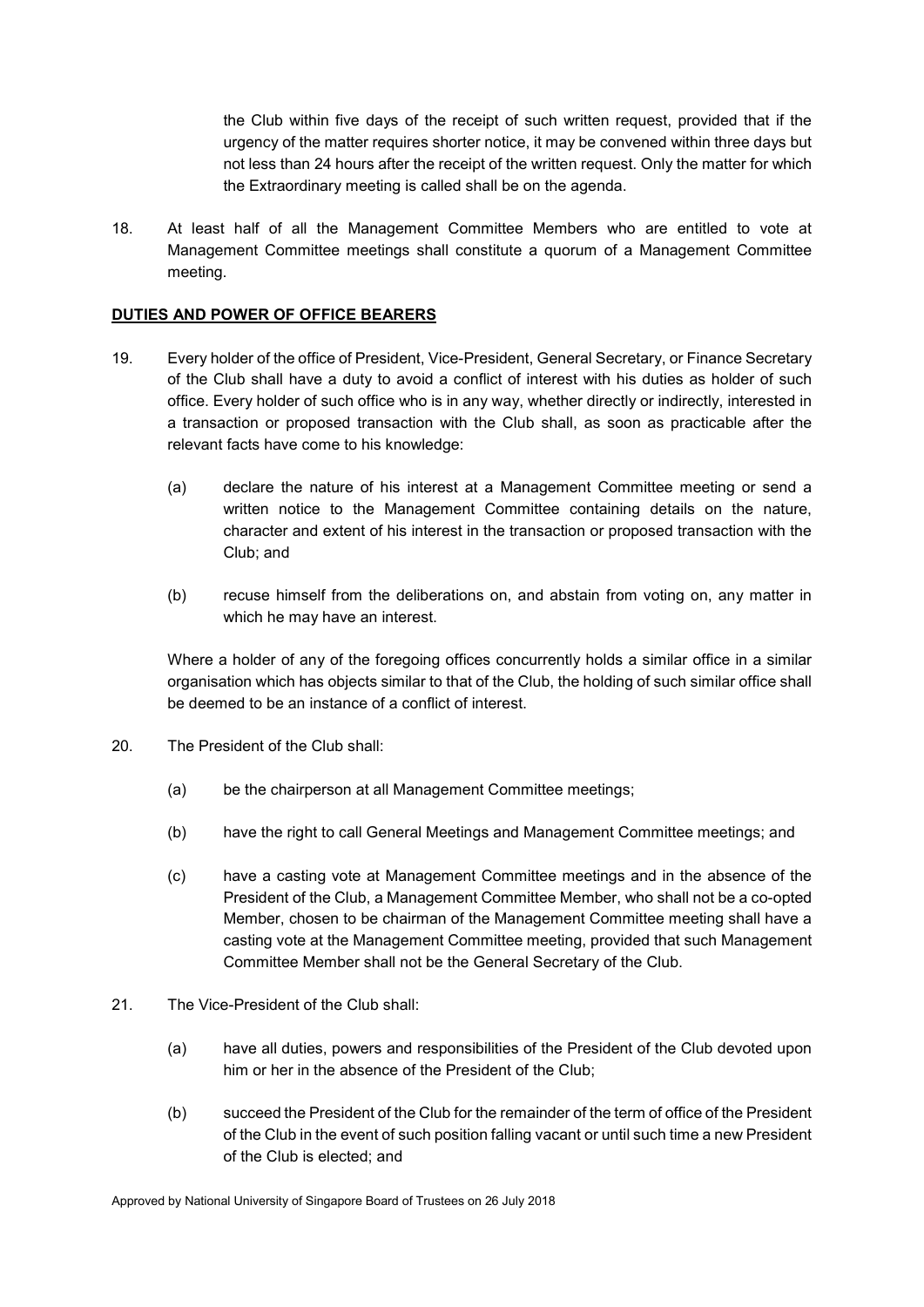- (c) assist the President of the Club in the exercise of his duties, powers and responsibilities.
- 22. The General Secretary of the Club shall:
	- (a) be responsible for convening all General Meetings and Management Committee meetings;
	- (b) keep minutes of General Meetings and Management Committee meetings;
	- (c) carry out decisions of the Club and of the Management Committee;
	- (d) have charge of all Club records and conduct the correspondence of the Club;
	- (e) submit at Management Committee meetings any matter for discussion received from Members;
	- (f) submit the records of the Club for inspection by any Member who has given one week's notice of the intention to inspect the records; and
	- (g) prepare the Annual Report of the Club for presentation to Members.
- 23. The Finance Secretary of the Club shall:
	- (a) prepare and submit to the Dean of Faculty, on behalf of the Management Committee, the provisional annual budget of the Club for one financial period lasting from 1 October to 30 September of the following year for approval by the Dean of Faculty, such budget to be submitted within three weeks of the election of the Management Committee;
	- (b) keep a record of the Club's accounts;
	- (c) present at the Annual General Meeting, for the information of Members, the Club's accounts for the preceding year;
	- (d) receive, on behalf of the Club, any funds that may be paid to the Club, whereby such funds shall be collected and retained by the University in the respective account of the Club;
	- (e) review all bills of expenditure of the Club in accordance with the approved payment approval matrix; and
	- (f) keep an inventory of all properties belonging to the Club.

### **SUBSIDIARY CLUBS**

24. The Management Committee shall have the power to establish subsidiary clubs and to establish Club Rules relating to the governance of any subsidiary club so established. Any subsidiary club so established shall conform to any Club Rules which may from time to time be established by the Management Committee, and shall be terminated if so determined by the Management Committee. The business and affairs of any subsidiary club so established shall be managed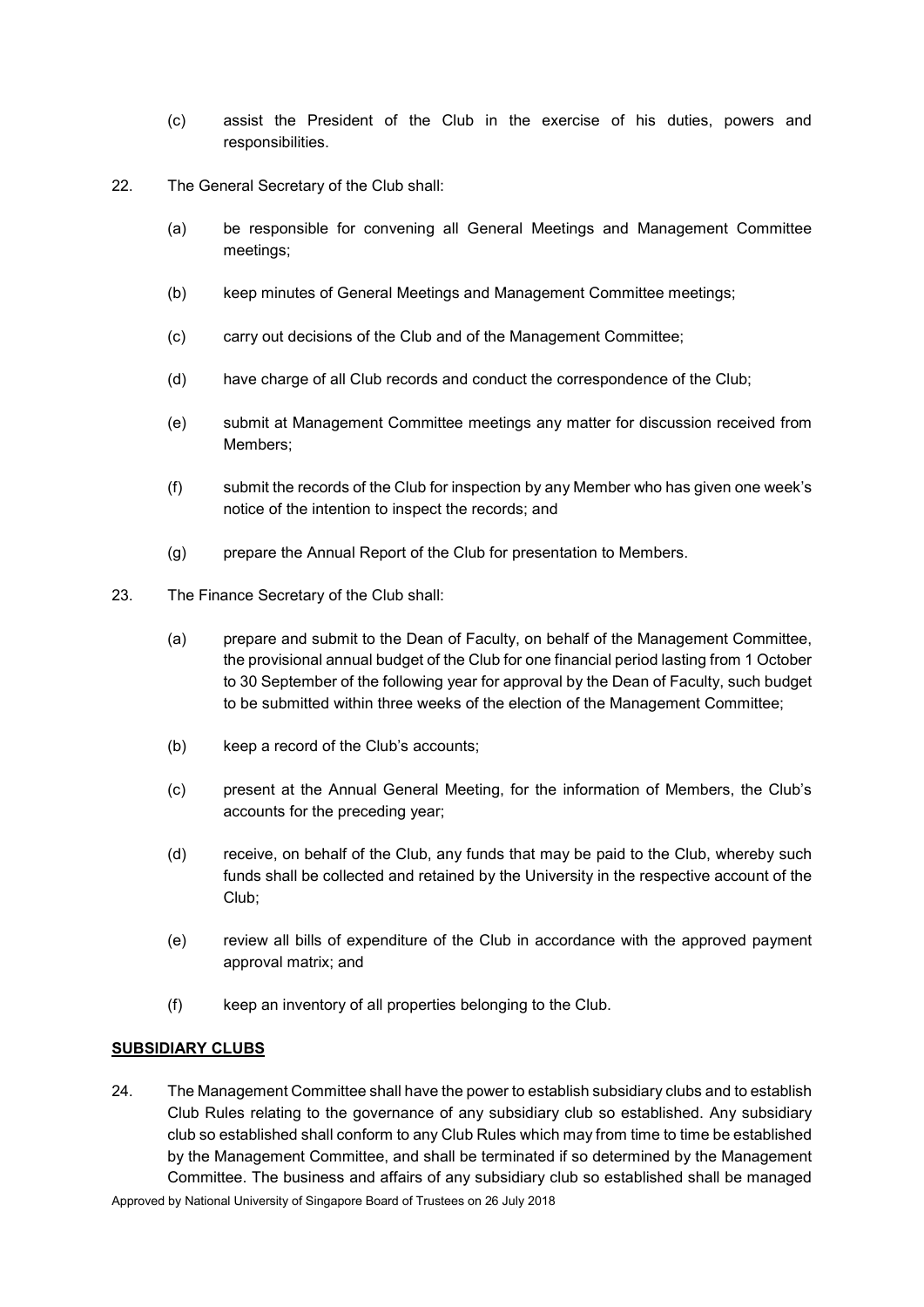by, or under the direction or supervision of, the Management Committee. No subsidiary club may establish any Club Rule unless at least two-thirds of the Management Committee has voted in favour of the proposed amendment, and such Club Rule is not inconsistent with any provision of the Governing Law or this Constitution.

### **FINANCES**

- 25. The financial year of the Club shall be the financial year of the Union, extending from 1 October to 30 September of the following year.
- 26. The Club shall submit a budget in accordance with its programme of activities and within the limits of its financial resources for the approval of the Dean of Faculty at the beginning of each Academic Year, and all expenditure by the Club shall be in accordance with such budget.
- 27. All bills of expenditure of the Club and any of its standing committees and subsidiary clubs (if any), properly incurred in accordance with the approved budget, shall be submitted to the relevant persons in accordance with the approved payment approval matrix.
- 28. Any application for special or supplementary grant shall be subjected to endorsement by the Management Committee and shall be submitted by the Finance Secretary of the Club to the Dean of Faculty for approval.
- 29. All committees of the Club and subsidiary clubs (if any), before making any collections on behalf of the Club, must obtain the sanction of the Management Committee and approval from the University for such collection. All funds raised by the Club shall be collected and retained by the University in the respective account of the Club.
- 30. The Club, including all committees of the Club and subsidiary clubs (if any), shall not operate any bank account.

### **ELECTIONS**

31. Elections shall be conducted in accordance with the provisions of the Elections Regulations, the terms of which are incorporated by reference herein, and the provisions of this Constitution. Subject to the provisions of the Elections Regulations, the Management Committee may establish Club Rules to regulate the elections process.

#### **GENERAL MEETINGS**

- 32. General meetings shall be convened by the General Secretary of the Club.
- 33. The Club may hold General Meetings which shall be either Annual General Meetings or Extraordinary General Meetings.
- 34. An Annual General Meeting shall be held no later than 14 days after the release of the election results. In the event of a By-Election, the AGM shall be held no later than 14 days after the release of the results of the By-Election. Notice of the Annual General Meeting shall be given to Members not less than 10 days before the date of the Annual General Meeting. If a Member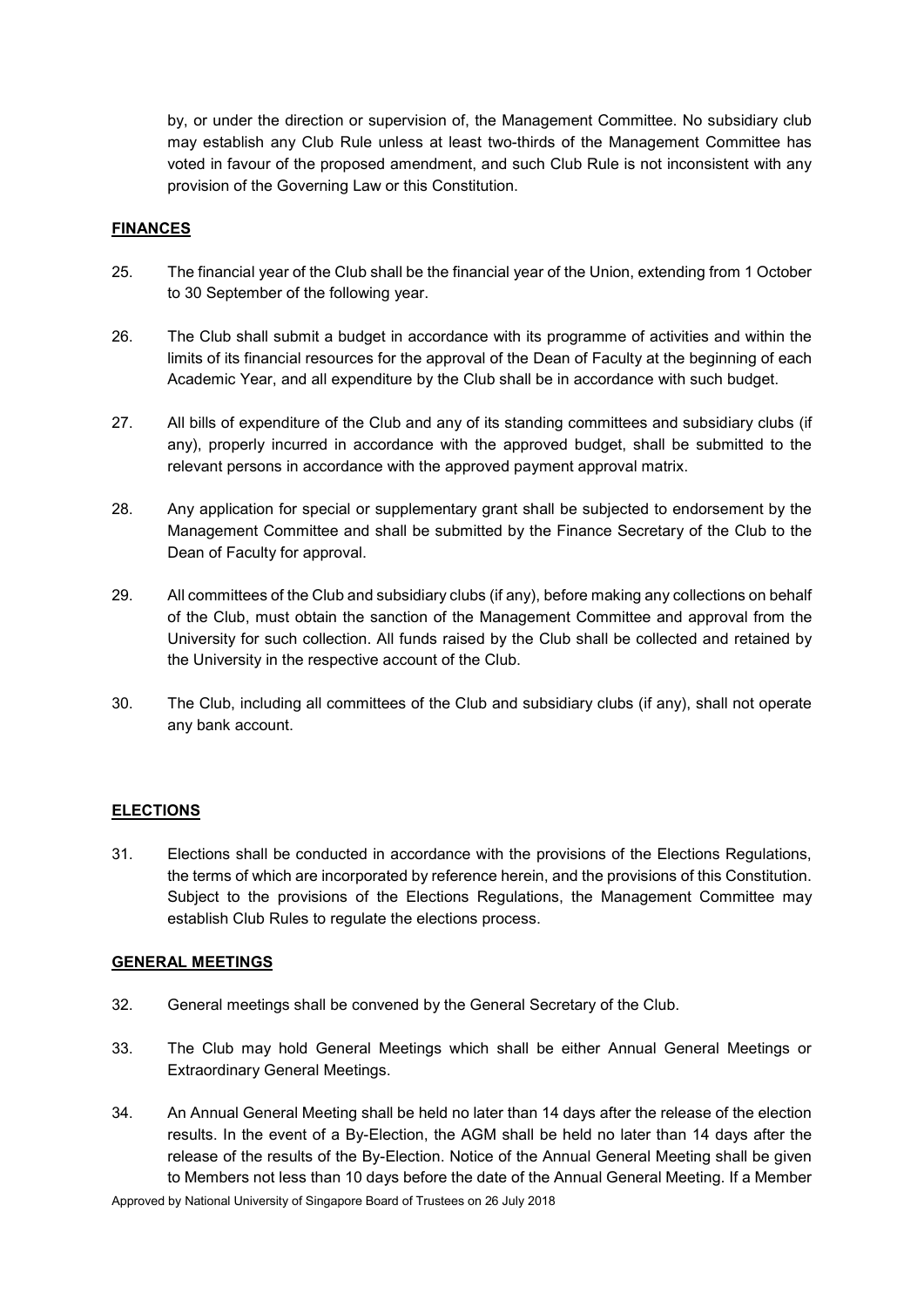wishes to propose any business for discussion at the Annual General Meeting, such Member shall provide the General Secretary of the Club with a description of such proposed business not less than one week before the date of the Annual General Meeting.

- 35. An Extraordinary General Meeting shall be convened by the General Secretary of the Club either: (a) on the instructions of the President of the Club; (b) on the instructions of the Management Committee; or (c) at the written request of not less than 10 per cent of Members together with a written statement of the object for which the meeting is called, in which case an Extraordinary General Meeting shall be held within one week of the receipt of such request; provided that no Extraordinary General Meeting shall be convened during the University's examination periods or the University's official semester breaks. Notice of an Extraordinary General Meeting shall be given to Members not less than three days before the date of the Extraordinary General Meeting. Only the matter for which the Extraordinary General Meeting is called shall be on the agenda of such meeting.
- 36. A vote of censure or of no confidence on the Management Committee or any Management Committee Member may be taken at the Annual General Meeting or Extraordinary General Meeting, provided it is on the agenda for that meeting. If any vacancy should arise in the Management Committee in such an event, the Club shall fill such vacancy in accordance with Article 16(f)(i) or (k)(i) of this Constitution.
- 37. Twenty percent of all Members or 50 Members, whichever is less, present at the commencement of a General Meeting shall constitute a quorum. In the event a quorum is not present within 15 minutes from the time appointed for a General Meeting, the General Meeting shall stand adjourned to a date no less than four working days from the date initially appointed for the General Meeting at the same time and place, but no business shall be transacted at any adjourned General Meeting except business which might lawfully have been transacted at the General Meeting from which the adjournment took place. No quorum requirement shall apply to such adjourned General Meeting.
- 38. Motions shall be carried by a simple majority vote.
- 39. No Member shall vote by proxy.
- 40. All decisions made at General Meetings shall be binding on Members.
- 41. The President of the Club, failing whom the Vice-President of the Club, shall preside as the chairman at every General Meeting. In the absence of the President of the Club and the Vice-President of the Club at any General Meeting, the Management Committee Members present shall choose one of their number (other than the General Secretary of the Club) to be chairman of the meeting.

# **DISCIPLINE**

42. Subject to the provisions of the Discipline Regulations prescribed by the Union, the Management Committee may take one or more of the following disciplinary actions against any Member who violates any provision of this Constitution or Club Rules, or acts in any way that is derogatory to the Club:

<sup>(</sup>a) impose a fine not exceeding S\$200; and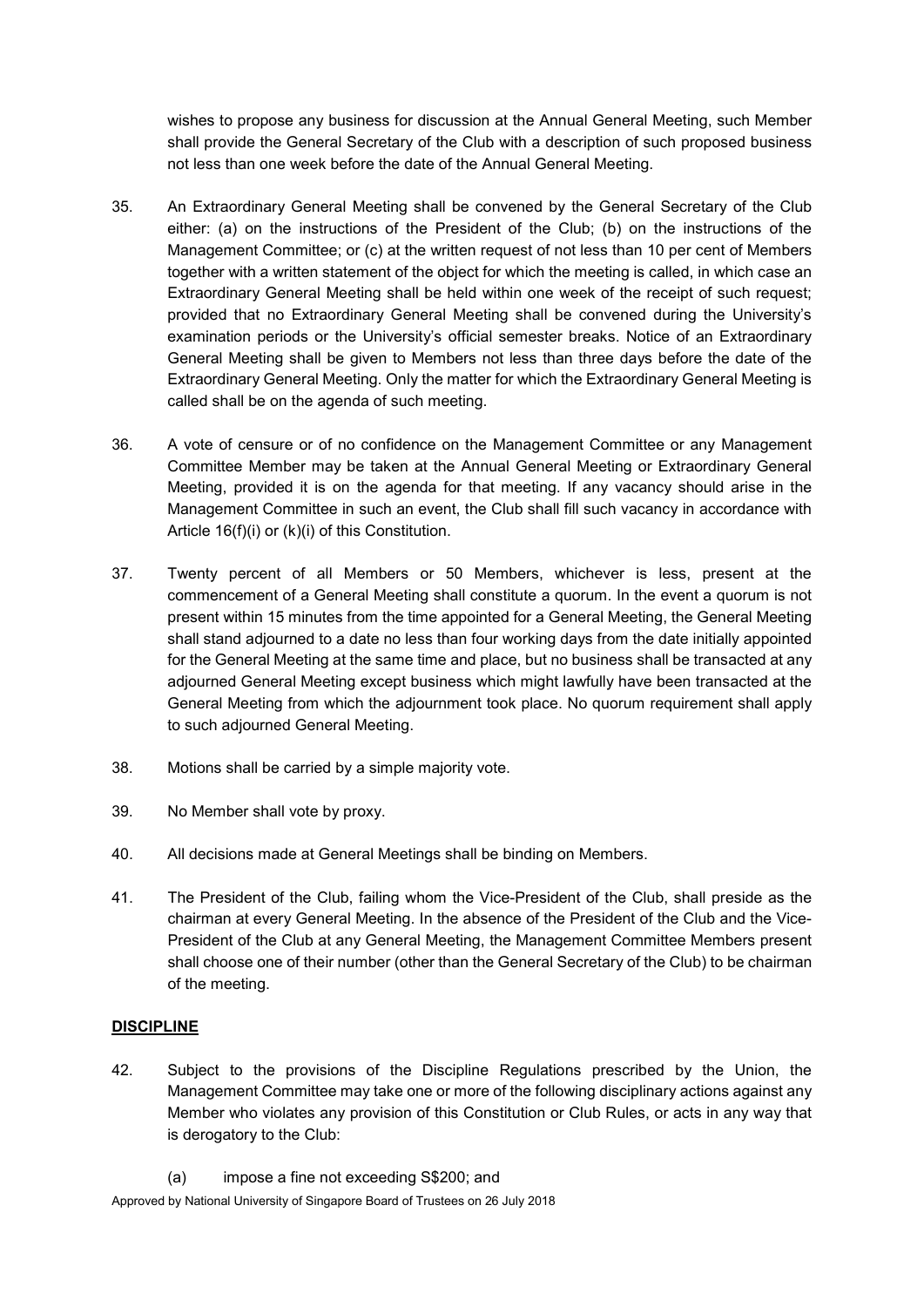(b) suspension from any or all privileges of membership (other than the right to vote) for a period not exceeding three months,

provided that any decision to take any disciplinary action may be made by the Management Committee only with the affirmative votes of at least two-thirds of the Management Committee Members in favour of such decision. The Management Committee shall not have the power to hear any matter that may fall within the jurisdiction of the University's Board of Discipline or the University's Disciplinary Appeals Board.

43. Where the Management Committee has made a decision to take disciplinary action against a Member, such Member shall have the right to lodge an appeal to the Adjudication Committee against such decision of the Management Committee. Such appeal shall be lodged in accordance with such procedures and requirements prescribed by the Adjudication Committee. The decision of the Adjudication Committee shall be final, conclusive and binding on all parties involved.

# **ASSOCIATE BODIES**

44. The Club shall not affiliate with any Associate Body other than those set out in Article 2.7 of the Constitution of the Union without the approval of the President of the University. Subject to receiving such approval, the Club may affiliate itself with Associate Bodies which are entities or bodies recognised and existing under the laws of Singapore.

#### **INTERPRETATION**

45. In the event of any question or matter arising out of any point that is not expressly provided for in this Constitution, the Management Committee shall have the power to, at its absolute discretion exercised in good faith, decide on such question or matter. The decision of the Management Committee shall be final unless it is reversed in General Meeting by a majority of Members.

### **DISPUTES**

46. Subject to the following, any dispute between the Club and its Member(s) shall be referred to the Adjudication Committee. In the event of any dispute arising amongst Members, they shall attempt to resolve the matter amicably within 30 days of the dispute first arising. Should the Members and/or the Club fail to resolve the matter within the 30 days period, they shall bring the matter to the Adjudication Committee for resolution.

### **AMENDMENTS TO THIS CONSTITUTION AND CLUB RULES**

- 47. The Club or the Management Committee may propose amendments to this Constitution, including the revocation of part or the whole of this Constitution or the introduction or promulgation of a new constitution, provided that, notwithstanding any provision of this Constitution, any proposed amendment to this Constitution shall not take effect unless:
	- (a) at least two-thirds of Members present at a General Meeting have voted in favour of the proposed amendment; and